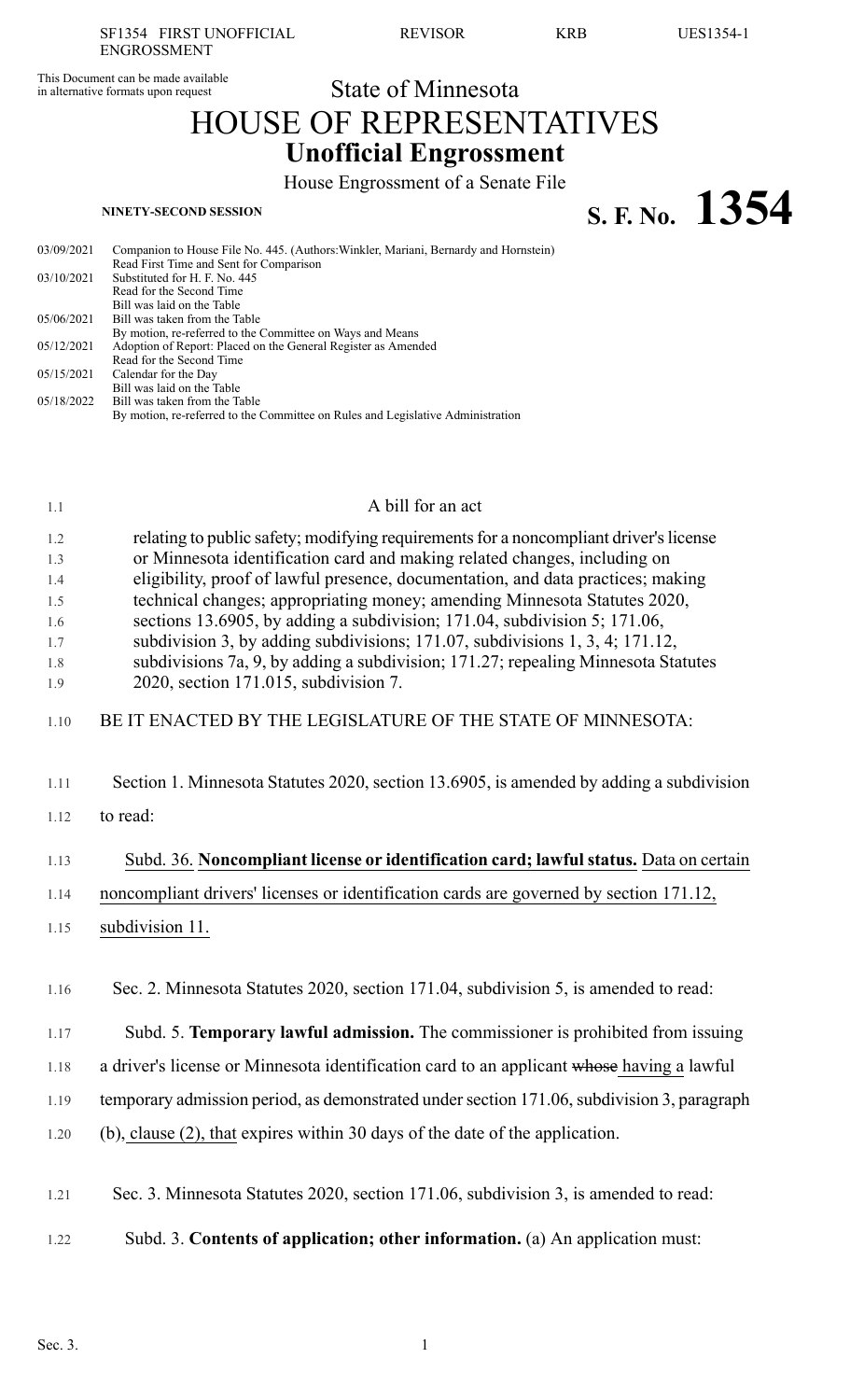|      | SF1354 FIRST UNOFFICIAL<br><b>ENGROSSMENT</b>                                                  | <b>REVISOR</b> | <b>KRB</b> | UES1354-1 |
|------|------------------------------------------------------------------------------------------------|----------------|------------|-----------|
| 2.1  | (1) state the full name, date of birth, sex, and either (i) the residence address of the       |                |            |           |
| 2.2  | applicant, or (ii) designated address under section 5B.05;                                     |                |            |           |
| 2.3  | (2) as may be required by the commissioner, contain a description of the applicant and         |                |            |           |
| 2.4  | any other facts pertaining to the applicant, the applicant's driving privileges, and the       |                |            |           |
| 2.5  | applicant's ability to operate a motor vehicle with safety;                                    |                |            |           |
| 2.6  | $(3)$ state:                                                                                   |                |            |           |
| 2.7  | (i) the applicant's Social Security number; or                                                 |                |            |           |
| 2.8  | (ii) if the applicant does not have a Social Security number and is applying for a             |                |            |           |
| 2.9  | Minnesota identification card, instruction permit, or class D provisional or driver's license, |                |            |           |
| 2.10 | that the applicant certifies that the applicant is not eligible for a Social Security number;  |                |            |           |
| 2.11 | (4) contain a notification to the applicant of the availability of a living will/health care   |                |            |           |
| 2.12 | directive designation on the license under section 171.07, subdivision 7; and                  |                |            |           |
| 2.13 | (5) include a method for the applicant to:                                                     |                |            |           |
| 2.14 | $(i)$ request a veteran designation on the license under section 171.07, subdivision 15,       |                |            |           |
| 2.15 | and the driving record under section 171.12, subdivision 5a;                                   |                |            |           |
| 2.16 | (ii) indicate a desire to make an anatomical gift under paragraph (d);                         |                |            |           |
| 2.17 | (iii) as applicable, designate document retention as provided under section 171.12,            |                |            |           |
| 2.18 | subdivision 3c; and                                                                            |                |            |           |
| 2.19 | (iv) indicate emergency contacts as provided under section 171.12, subdivision 5b.             |                |            |           |
| 2.20 | (b) Applications must be accompanied by satisfactory evidence demonstrating:                   |                |            |           |
| 2.21 | (1) identity, date of birth, and any legal name change if applicable; and                      |                |            |           |
| 2.22 | (2) for driver's licenses and Minnesota identification cards that meet all requirements of     |                |            |           |
| 2.23 | the REAL ID Act:                                                                               |                |            |           |
| 2.24 | (i) principal residence address in Minnesota, including application for a change of address,   |                |            |           |
| 2.25 | unless the applicant provides a designated address under section 5B.05;                        |                |            |           |
| 2.26 | (ii) Social Security number, or related documentation as applicable; and                       |                |            |           |
| 2.27 | (iii) lawful status, as defined in Code of Federal Regulations, title 6, section 37.3.         |                |            |           |
| 2.28 | (c) An application for an enhanced driver's license or enhanced identification card must       |                |            |           |
| 2.29 | be accompanied by:                                                                             |                |            |           |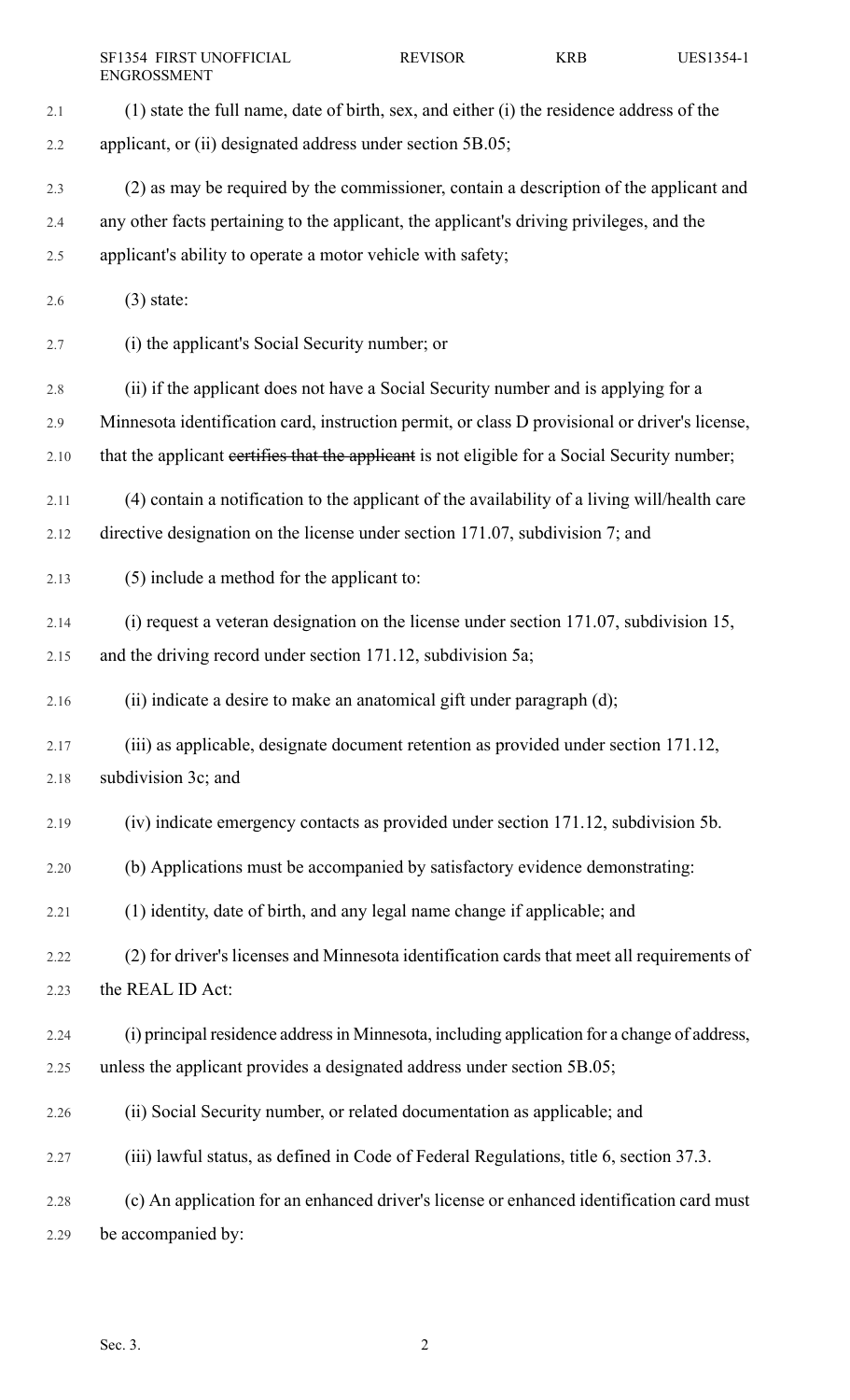|      | SF1354 FIRST UNOFFICIAL<br><b>ENGROSSMENT</b>                                                 | <b>REVISOR</b> | <b>KRB</b> | UES1354-1 |
|------|-----------------------------------------------------------------------------------------------|----------------|------------|-----------|
| 3.1  | (1) satisfactory evidence demonstrating the applicant's full legal name and United States     |                |            |           |
| 3.2  | citizenship; and                                                                              |                |            |           |
| 3.3  | (2) a photographic identity document.                                                         |                |            |           |
| 3.4  | Sec. 4. Minnesota Statutes 2020, section 171.06, is amended by adding a subdivision to        |                |            |           |
| 3.5  | read:                                                                                         |                |            |           |
| 3.6  | Subd. 7. Noncompliant license or identification card; lawful status. (a) A person is          |                |            |           |
| 3.7  | not required to demonstrate United States citizenship or lawful presence in the United States |                |            |           |
| 3.8  | in order to obtain a noncompliant driver's license or identification card.                    |                |            |           |
| 3.9  | (b) Minnesota Rules, part 7410.0410, or any successor rule, does not apply for a              |                |            |           |
| 3.10 | noncompliant driver's license or identification card.                                         |                |            |           |
|      |                                                                                               |                |            |           |
| 3.11 | Sec. 5. Minnesota Statutes 2020, section 171.06, is amended by adding a subdivision to        |                |            |           |
| 3.12 | read:                                                                                         |                |            |           |
| 3.13 | Subd. 8. Noncompliant license or identification card; general requirements. (a) A             |                |            |           |
| 3.14 | document submitted under this subdivision or subdivision 9 or 10 must include the applicant's |                |            |           |
| 3.15 | name and must be:                                                                             |                |            |           |
| 3.16 | (1) issued to or provided for the applicant;                                                  |                |            |           |
| 3.17 | (2) legible and unaltered;                                                                    |                |            |           |
| 3.18 | (3) an original or a copy certified by the issuing agency; and                                |                |            |           |
| 3.19 | (4) accompanied by a certified translation or an affidavit of translation into English, if    |                |            |           |
| 3.20 | the document is not in English.                                                               |                |            |           |
| 3.21 | (b) If the applicant's current legal name is different from the name on a document            |                |            |           |
| 3.22 | submitted under subdivision 9 or 10, the applicant must submit:                               |                |            |           |
| 3.23 | (1) a certified copy of a court order that specifies the applicant's name change;             |                |            |           |
| 3.24 | (2) a certified copy of the applicant's certificate of marriage;                              |                |            |           |
| 3.25 | (3) a certified copy of a divorce decree or dissolution of marriage that specifies the        |                |            |           |
| 3.26 | applicant's name change, issued by a court; or                                                |                |            |           |
| 3.27 | (4) similar documentation of a lawful change of name, as determined by the                    |                |            |           |
| 3.28 | commissioner.                                                                                 |                |            |           |
| 3.29 | (c) The commissioner must establish a process to grant a waiver from the requirements         |                |            |           |
| 3.30 | under this subdivision and subdivisions 9 and 10.                                             |                |            |           |
|      |                                                                                               |                |            |           |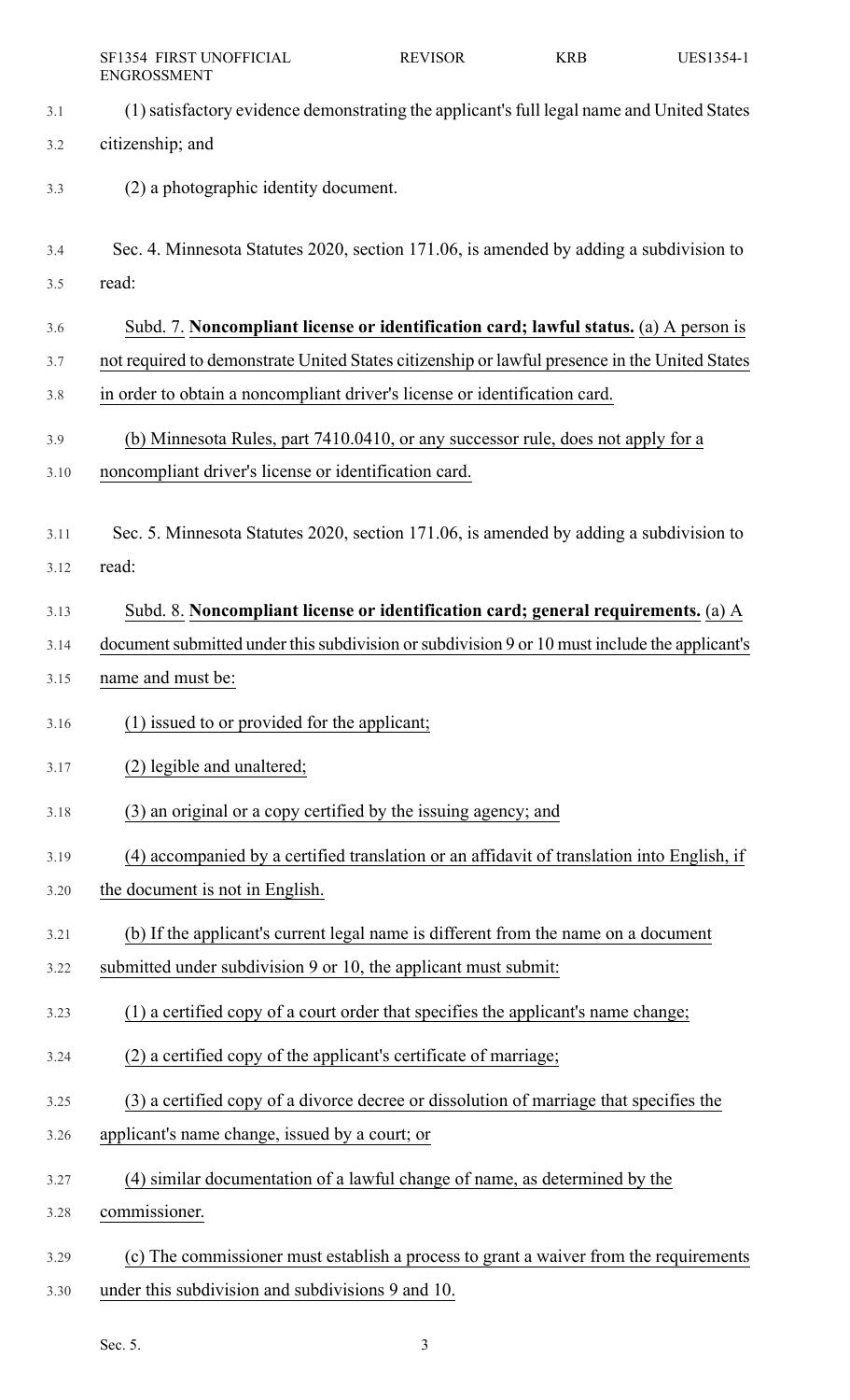|      | SF1354 FIRST UNOFFICIAL<br><b>ENGROSSMENT</b>                                                | <b>REVISOR</b> | <b>KRB</b> | UES1354-1 |
|------|----------------------------------------------------------------------------------------------|----------------|------------|-----------|
| 4.1  | (d) The same document must not be submitted as both a primary document under                 |                |            |           |
| 4.2  | subdivision 9 and a secondary document under subdivision 10.                                 |                |            |           |
| 4.3  | Sec. 6. Minnesota Statutes 2020, section 171.06, is amended by adding a subdivision to       |                |            |           |
| 4.4  | read:                                                                                        |                |            |           |
| 4.5  | Subd. 9. Noncompliant license or identification card; primary documents. (a) For             |                |            |           |
| 4.6  | a noncompliant driver's license or identification card, primary documents under Minnesota    |                |            |           |
| 4.7  | Rules, part 7410.0400, subpart 2, or successor rules, include the following:                 |                |            |           |
| 4.8  | (1) a noncompliant driver's license or identification card that is current or has been       |                |            |           |
| 4.9  | expired for five years or less;                                                              |                |            |           |
| 4.10 | (2) an unexpired foreign passport or a foreign consular identification document that         |                |            |           |
| 4.11 | bears a photograph of the applicant; and                                                     |                |            |           |
| 4.12 | (3) a certified birth certificate issued by a foreign jurisdiction.                          |                |            |           |
| 4.13 | (b) A document submitted under this subdivision must contain security features that          |                |            |           |
| 4.14 | make the document as impervious to alteration as is reasonably practicable in its design and |                |            |           |
| 4.15 | quality of material and technology.                                                          |                |            |           |
| 4.16 | (c) For purposes of this subdivision and subdivision 10, "foreign" means a jurisdiction      |                |            |           |
| 4.17 | that is not, and is not within, the United States, the Commonwealth of the Northern Mariana  |                |            |           |
| 4.18 | Islands, the Commonwealth of Puerto Rico, Guam, the United States Virgin Islands, or a       |                |            |           |
| 4.19 | territory of the United States.                                                              |                |            |           |
| 4.20 | (d) Submission of more than one primary document is not required under this subdivision.     |                |            |           |
| 4.21 | Sec. 7. Minnesota Statutes 2020, section 171.06, is amended by adding a subdivision to       |                |            |           |
| 4.22 | read:                                                                                        |                |            |           |
| 4.23 | Subd. 10. Noncompliant license or identification card; secondary documents. (a)              |                |            |           |
| 4.24 | For a noncompliant driver's license or identification card, secondary documents under        |                |            |           |
| 4.25 | Minnesota Rules, part 7410.0400, subpart 3, or successor rules, include the following:       |                |            |           |
| 4.26 | (1) a second document listed under subdivision 9, paragraph (a);                             |                |            |           |
| 4.27 | (2) a notice of action on or proof of submission of a completed Application for Asylum       |                |            |           |
| 4.28 | and for Withholding of Removal issued by the United States Department of Homeland            |                |            |           |
| 4.29 | Security, Form I-589;                                                                        |                |            |           |
| 4.30 | (3) a Certificate of Eligibility for Nonimmigrant Student Status issued by the United        |                |            |           |
| 4.31 | States Department of Homeland Security, Form I-20;                                           |                |            |           |

Sec. 7. 4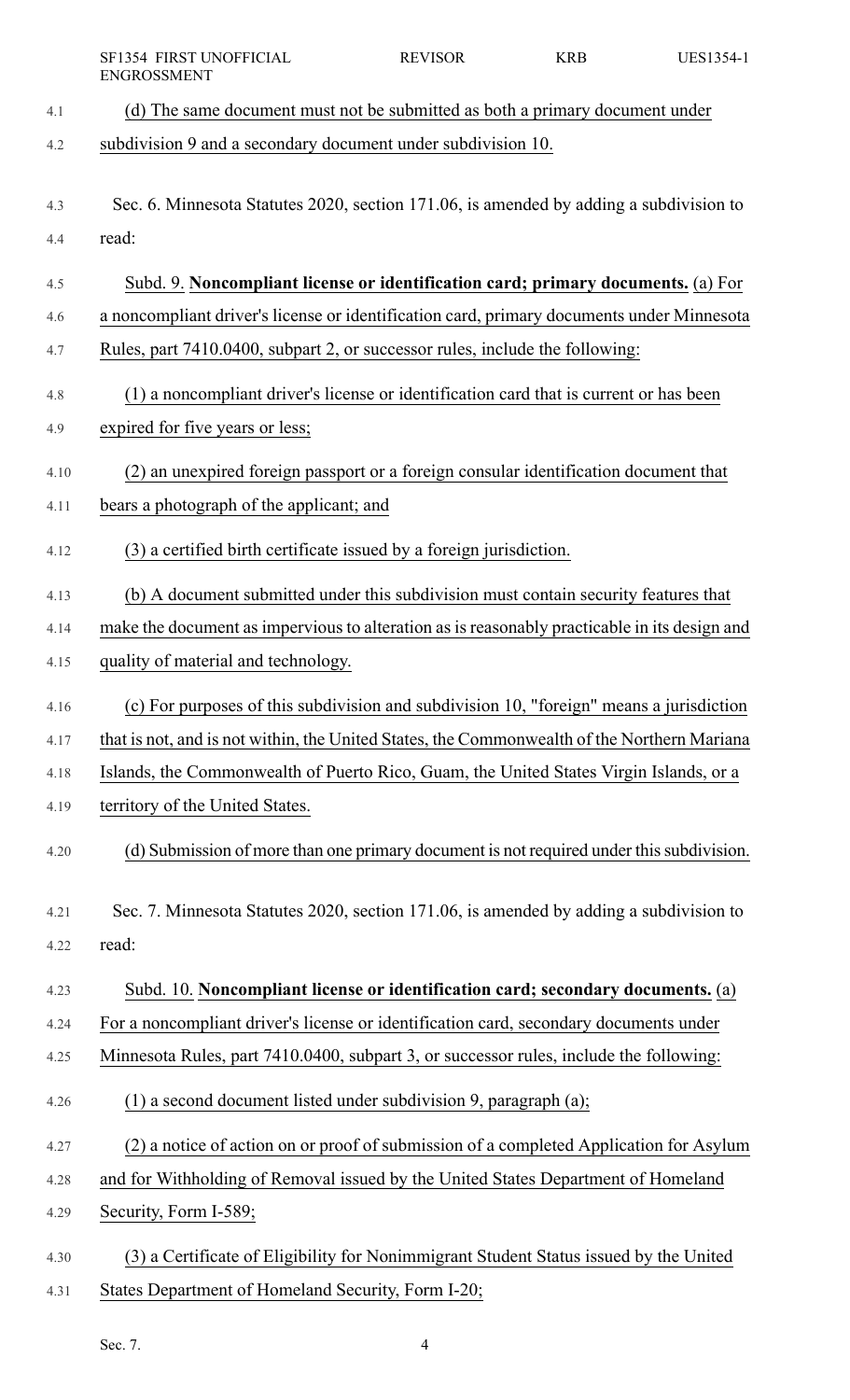|      | SF1354 FIRST UNOFFICIAL<br><b>ENGROSSMENT</b>                                               | <b>REVISOR</b> | <b>KRB</b> | UES1354-1 |
|------|---------------------------------------------------------------------------------------------|----------------|------------|-----------|
| 5.1  | (4) a Certificate of Eligibility for Exchange Visitor Status issued by the United States    |                |            |           |
| 5.2  | Department of State, Form DS-2019;                                                          |                |            |           |
| 5.3  | (5) a Deferred Action for Childhood Arrival approval notice issued by the United States     |                |            |           |
| 5.4  | Department of Homeland Security;                                                            |                |            |           |
| 5.5  | (6) an employment authorization document issued by the United States Department of          |                |            |           |
| 5.6  | Homeland Security, Form I-688, Form I-688A, Form I-688B, or Form I-766;                     |                |            |           |
| 5.7  | (7) a document issued by the Social Security Administration with an individual taxpayer     |                |            |           |
| 5.8  | identification number;                                                                      |                |            |           |
| 5.9  | (8) mortgage documents for the applicant's residence;                                       |                |            |           |
| 5.10 | (9) a filed property deed or title for the applicant's residence;                           |                |            |           |
| 5.11 | (10) a United States high school student identification card with a certified transcript    |                |            |           |
| 5.12 | from the school;                                                                            |                |            |           |
| 5.13 | (11) a Minnesota college or university identification card with a certified transcript from |                |            |           |
| 5.14 | the college or university;                                                                  |                |            |           |
| 5.15 | (12) a Social Security card;                                                                |                |            |           |
| 5.16 | (13) a Minnesota unemployment insurance benefit statement issued no more than 90            |                |            |           |
| 5.17 | days before the application;                                                                |                |            |           |
| 5.18 | (14) a valid identification card for health benefits or an assistance or social services    |                |            |           |
| 5.19 | program;                                                                                    |                |            |           |
| 5.20 | (15) a Minnesota vehicle certificate of title issued no more than 12 months before the      |                |            |           |
| 5.21 | application;                                                                                |                |            |           |
| 5.22 | (16) an unexpired Selective Service card;                                                   |                |            |           |
| 5.23 | (17) military orders that are still in effect at the time of application;                   |                |            |           |
| 5.24 | (18) a certified copy of the applicant's certificate of marriage;                           |                |            |           |
| 5.25 | (19) a certified copy of a court order that specifies the applicant's name change;          |                |            |           |
| 5.26 | (20) a certified copy of a divorce decree or dissolution of marriage that specifies the     |                |            |           |
| 5.27 | applicant's name change, issued by a court;                                                 |                |            |           |
| 5.28 | (21) any of the following documents issued by a foreign jurisdiction:                       |                |            |           |
| 5.29 | (i) a driver's license that is current or has been expired for five years or less;          |                |            |           |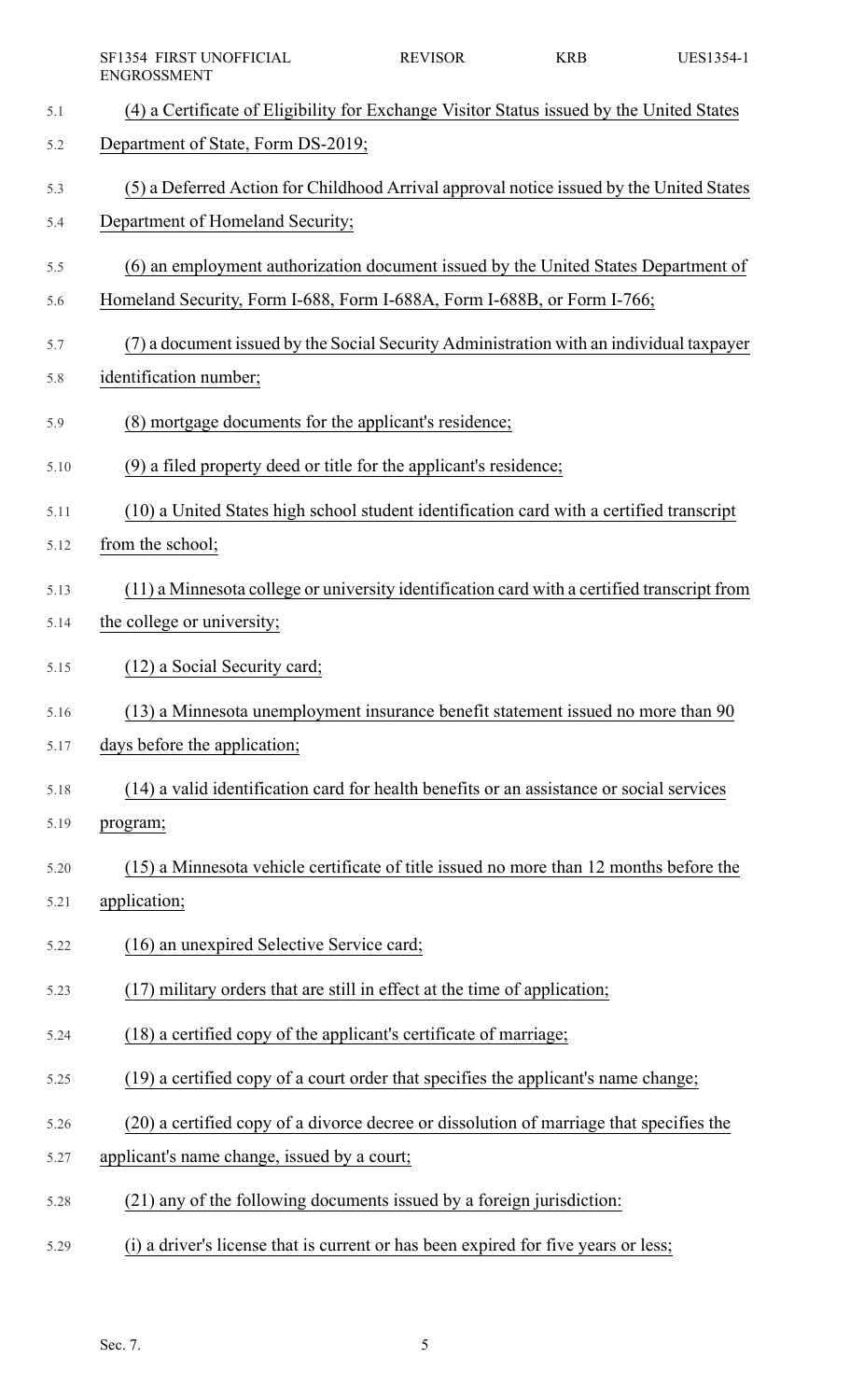| <b>SF1354 FIRST UNOFFICIAL</b> | <b>REVISOR</b> | KRB | UES1354-1 |
|--------------------------------|----------------|-----|-----------|
| ENGROSSMENT                    |                |     |           |

| 6.1 | (ii) a high school, college, or university student identification card with a certified |
|-----|-----------------------------------------------------------------------------------------|
| 6.2 | transcript from the school;                                                             |

6.3 (iii) an official high school, college, or university transcript that includes the applicant's

6.4 date of birth and a photograph of the applicant at the age the record was issued; and

- 6.5 (iv) a federal electoral photographic card issued on or after January 1, 1991; and
- 6.6 (22) additional documents as determined by the commissioner.

6.7 (b) Submission of more than one secondary document is not required under this

6.8 subdivision.

6.9 Sec. 8. Minnesota Statutes 2020, section 171.07, subdivision 1, is amended to read:

6.10 Subdivision 1. **License; contents and design.** (a) Upon the payment of the required fee, 6.11 the department shall issue to every qualifying applicant a license designating the type or 6.12 class of vehicles the applicant is authorized to drive as applied for. This license must bear: 6.13 (1) a distinguishing number assigned to the licensee; (2) the licensee's full name and date 6.14 of birth; (3) either (i) the licensee's residence address, or (ii) the designated address under 6.15 section 5B.05; (4) a description of the licensee in a manner as the commissioner deems 6.16 necessary; (5) the usual signature of the licensee; and (6) designations and markings as 6.17 provided in this section. No license is valid unless it bears the usual signature of the licensee. 6.18 Every license must bear a colored photograph or an electronically produced image of the 6.19 licensee.

6.20 (b) If the United States Postal Service will not deliver mail to the applicant's residence 6.21 address as listed on the license, then the applicant shall provide verification from the United 6.22 States Postal Service that mail will not be delivered to the applicant's residence address and 6.23 that mail will be delivered to a specified alternate mailing address. When an applicant 6.24 provides an alternate mailing address under this subdivision, the commissioner shall use 6.25 the alternate mailing address in lieu of the applicant's residence address for all notices and 6.26 mailings to the applicant.

6.27 (c) Every license issued to an applicant under the age of 21 must be of a distinguishing 6.28 color and plainly marked "Under-21."

6.29 (d) A license issued to an applicant age 65 or over must be plainly marked "senior" if 6.30 requested by the applicant.

6.31 (e) Except for a noncompliant license, a license must bear a distinguishing indicator for 6.32 compliance with requirements of the REAL ID Act.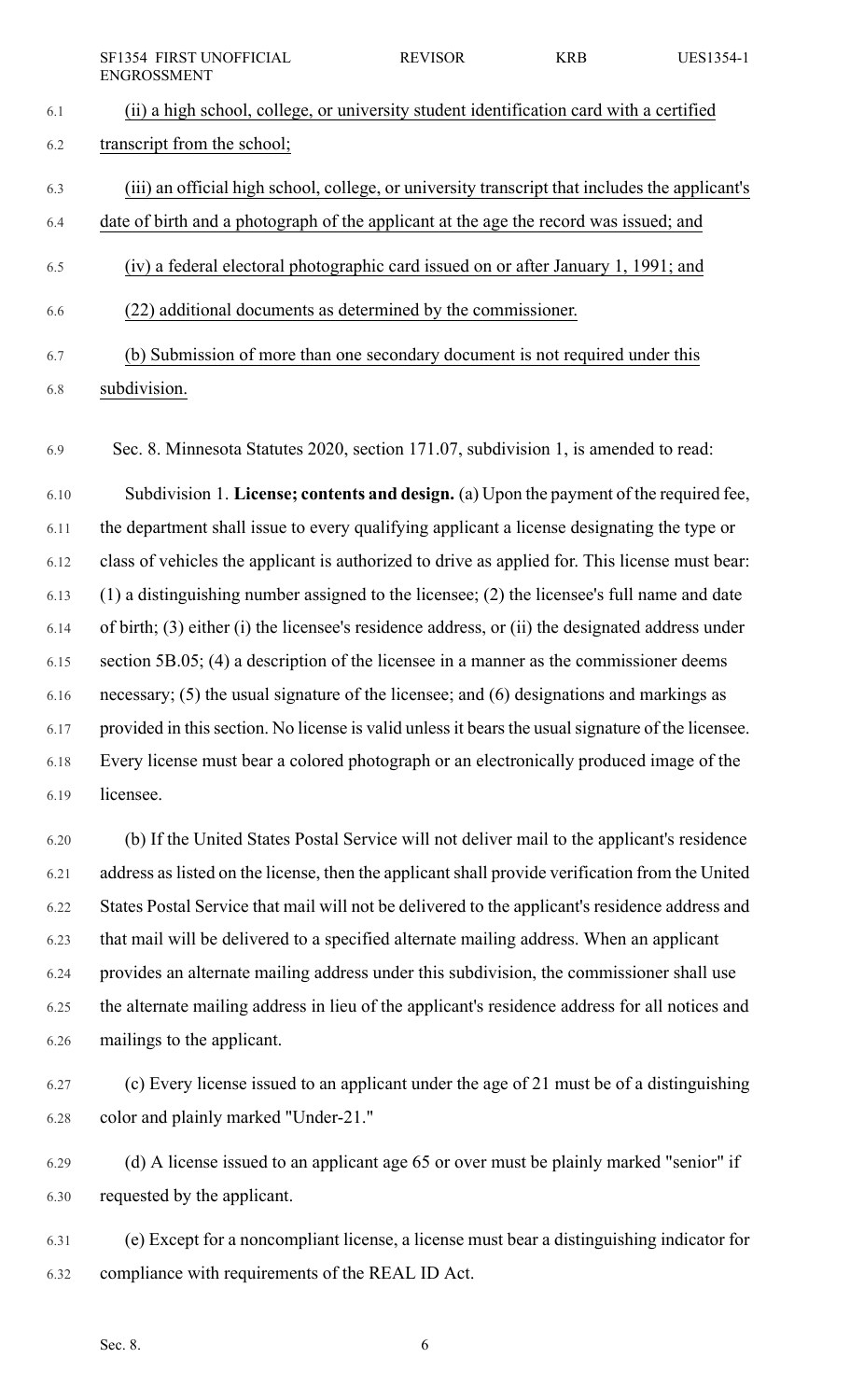- 7.1 (f) A noncompliant license must:
- 7.2 (1) be marked "not for federal identification" on the face and in the machine-readable 7.3 portion; and
- 7.4 (2) have a unique design or color indicator for purposes of the REAL ID Act.
- 7.5 (g) A license must be designed with a vertical orientation and marked "not for federal
- 7.6 purposes or voting" on the front side in a manner commensurate with other text if it is issued
- 7.7 under any of the following circumstances:
- 7.8 (1) the application is for first-time issuance of a license in Minnesota and the applicant 7.9 has not demonstrated United States citizenship;
- 7.10 (2) the applicant's most recently issued license or Minnesota identification card is marked
- 7.11 as required under this paragraph or subdivision 3, paragraph (g), and the applicant has not
- 7.12 demonstrated United States citizenship; or
- 7.13 (3) the applicant submits a document that identifies a temporary lawful status or admission 7.14 period.
- 7.15 (h) A REAL ID compliant license issued to a person with temporary lawful status or 7.16 admission period must be marked "temporary" on the face and in the machine-readable 7.17 portion.

7.18  $\left(\frac{h}{h}\right)$  (i) A license must display the licensee's full name or no fewer than 39 characters of 7.19 the name. Any necessary truncation must begin with the last character of the middle name 7.20 and proceed through the second letter of the middle name, followed by the last character of 7.21 the first name and proceeding through the second letter of the first name.

7.22 Sec. 9. Minnesota Statutes 2020, section 171.07, subdivision 3, is amended to read:

7.23 Subd. 3. **Identification card; content and design; fee.** (a) Upon payment of the required 7.24 fee, the department shall issue to every qualifying applicant a Minnesota identification card. 7.25 The department may not issue a Minnesota identification card to an individual who has a 7.26 driver's license, other than a limited license. The department may not issue an enhanced 7.27 identification card to an individual who is under 16 years of age, not a resident of this state, 7.28 or not a citizen of the United States of America. The card must bear: (1) a distinguishing 7.29 number assigned to the applicant; (2) a colored photograph or an electronically produced 7.30 image of the applicant; (3) the applicant's full name and date of birth; (4) either (i) the 7.31 licensee's residence address, or (ii) the designated address under section 5B.05; (5) a 7.32 description of the applicant in the manner as the commissioner deems necessary; (6) the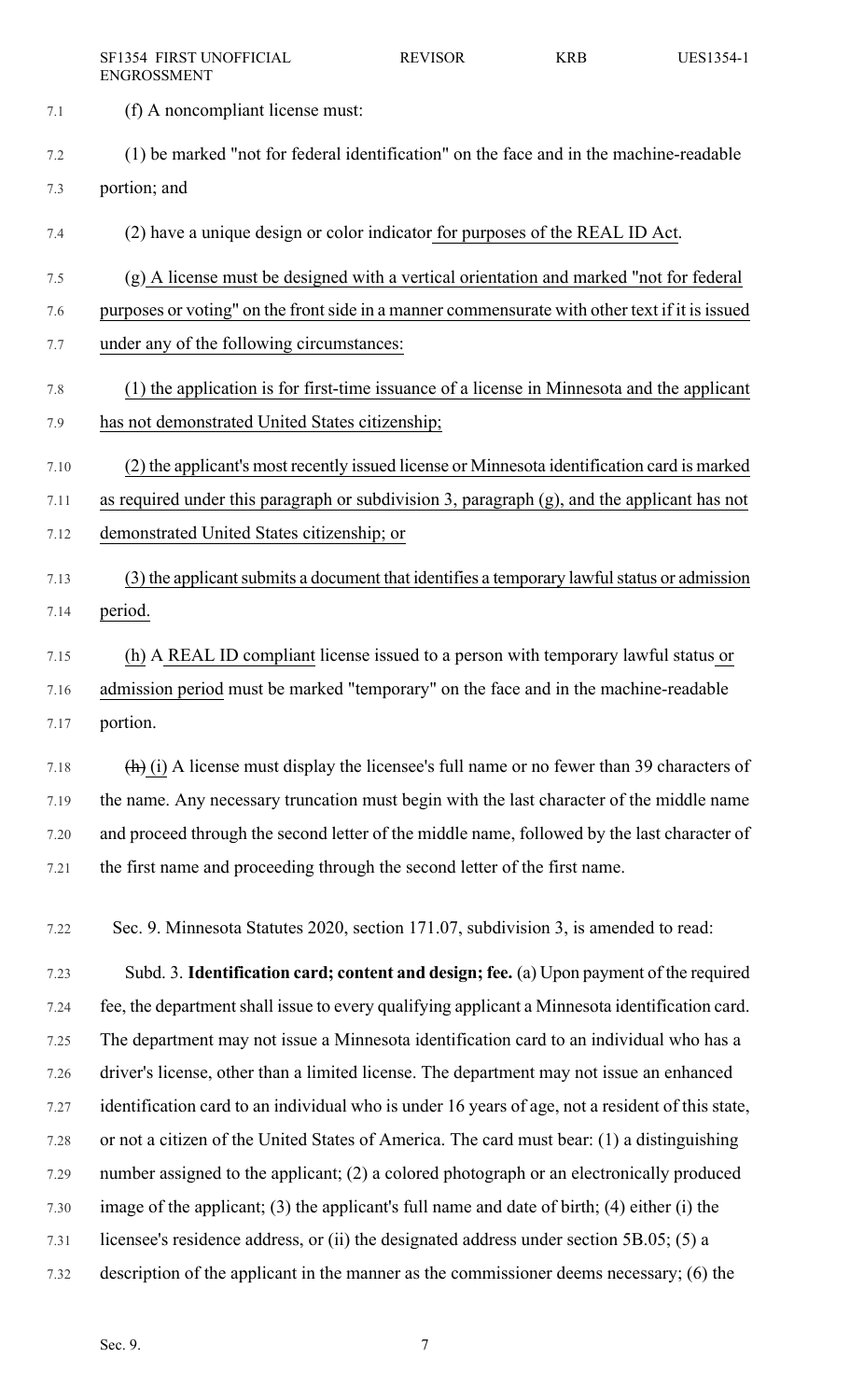- 8.1 usual signature of the applicant; and (7) designations and markings provided under this 8.2 section. 8.3 (b) If the United States Postal Service will not deliver mail to the applicant's residence 8.4 address as listed on the Minnesota identification card, then the applicant shall provide 8.5 verification from the United States Postal Service that mail will not be delivered to the 8.6 applicant's residence address and that mail will be delivered to a specified alternate mailing 8.7 address. When an applicant provides an alternate mailing address under this subdivision, 8.8 the commissioner shall use the alternate mailing address in lieu of the applicant's residence 8.9 address for all notices and mailings to the applicant. 8.10 (c) Each identification card issued to an applicant under the age of 21 must be of a 8.11 distinguishing color and plainly marked "Under-21." 8.12 (d) Each Minnesota identification card must be plainly marked "Minnesota identification 8.13 card - not a driver's license." 8.14 (e) Except for a noncompliant identification card, a Minnesota identification card must 8.15 bear a distinguishing indicator for compliance with requirements of the REAL ID Act. 8.16 (f) A noncompliant identification card must: 8.17 (1) be marked "not for federal identification" on the face and in the machine-readable 8.18 portion; and 8.19 (2) have a unique design or color indicator for purposes of the REAL ID Act. 8.20 (g) A Minnesota identification card must be designed with a vertical orientation and 8.21 marked "not for federal purposes or voting" on the front side in a manner commensurate 8.22 with other text if it is issued under any of the following circumstances: 8.23 (1) the application is for first-time issuance of a Minnesota identification card and the 8.24 applicant has not demonstrated United States citizenship; 8.25 (2) the applicant's most recently issued noncompliant license or identification card is 8.26 marked as required under this paragraph or subdivision 1, paragraph (g), and the applicant 8.27 has not demonstrated United States citizenship; or 8.28 (3) the applicant submits a document that identifies a temporary lawful status or admission 8.29 period. 8.30 (h) A Minnesota REAL ID compliant identification card issued to a person with temporary 8.31 lawful status or admission period must be marked "temporary" on the face and in the
- 8.32 machine-readable portion.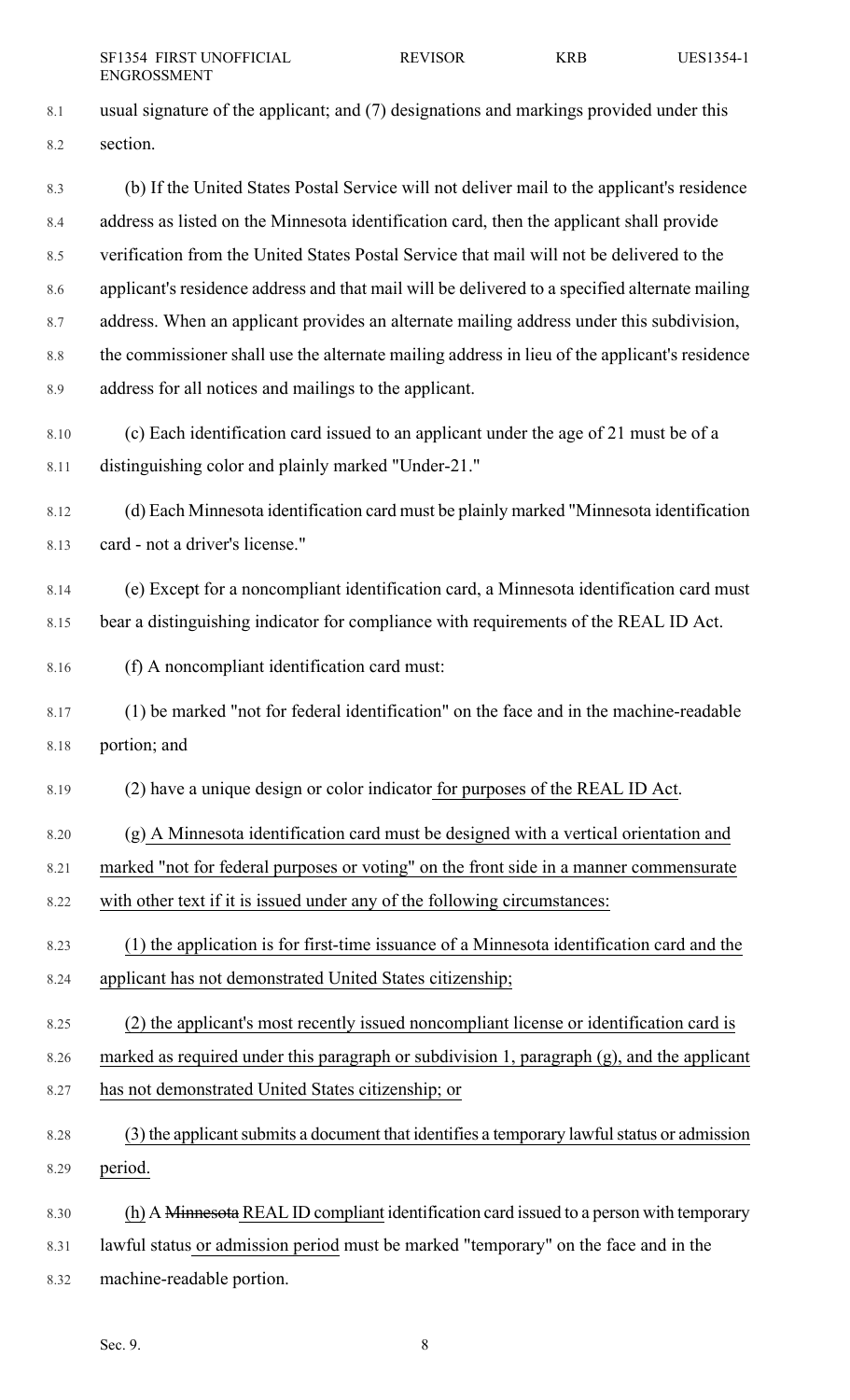9.1  $(h)$  (i) A Minnesota identification card must display the cardholder's full name or no 9.2 fewer than 39 characters of the name. Any necessary truncation must begin with the last 9.3 character of the middle name and proceed through the second letter of the middle name, 9.4 followed by the last character of the first name and proceeding through the second letter of 9.5 the first name. 9.6  $\overrightarrow{(i)}$  (i) The fee for a Minnesota identification card is 50 cents when issued to a person 9.7 who is developmentally disabled, as defined in section 252A.02, subdivision 2; a physically 9.8 disabled person, as defined in section 169.345, subdivision 2; or, a person with mental 9.9 illness, as described in section 245.462, subdivision 20, paragraph (c). 9.10 Sec. 10. Minnesota Statutes 2020, section 171.07, subdivision 4, is amended to read: 9.11 Subd. 4. **Identification card expiration.** (a) Except as otherwise provided in this 9.12 subdivision, the expiration date of a Minnesota identification card is the birthday of the 9.13 applicant in the fourth year following the date of issuance of the card. 9.14 (b) For an applicant age 65 or older: 9.15 (1) the expiration date of a Minnesota identification card is the birthday of the applicant 9.16 in the eighth year following the date of issuance of the card; or 9.17 (2) a noncompliant identification card is valid for the lifetime of the applicant. 9.18 (c) For the purposes of paragraph (b), "Minnesota identification card" does not include 9.19 an enhanced identification card issued to an applicant age 65 or older. 9.20 (d) The expiration date for an Under-21 identification card is the cardholder's 21st 9.21 birthday. The commissioner shall issue an identification card to a holder of an Under-21 9.22 identification card who applies for the card, pays the required fee, and presents proof of 9.23 identity and age, unless the commissioner determines that the applicant is not qualified for 9.24 the identification card. 9.25 (e) Notwithstanding paragraphs (a) to (d), the expiration date for  $\theta$  and REAL ID compliant 9.26 identification card issued to a person with temporary lawful status is (1) the last day of the 9.27 person's legal stay in the United States, or (2) one year after issuance if the last day of the 9.28 person's legal stay is not identified. 9.29 (f) Notwithstanding paragraphs (a) and (b), the expiration date for a noncompliant 9.30 identification card that must be marked as provided in subdivision 3, paragraph (g), is the

9.31 earlier of (1) the birthday of the applicant in the second year following the date of issuance

9.32 of the card, or (2) as provided in paragraph (d).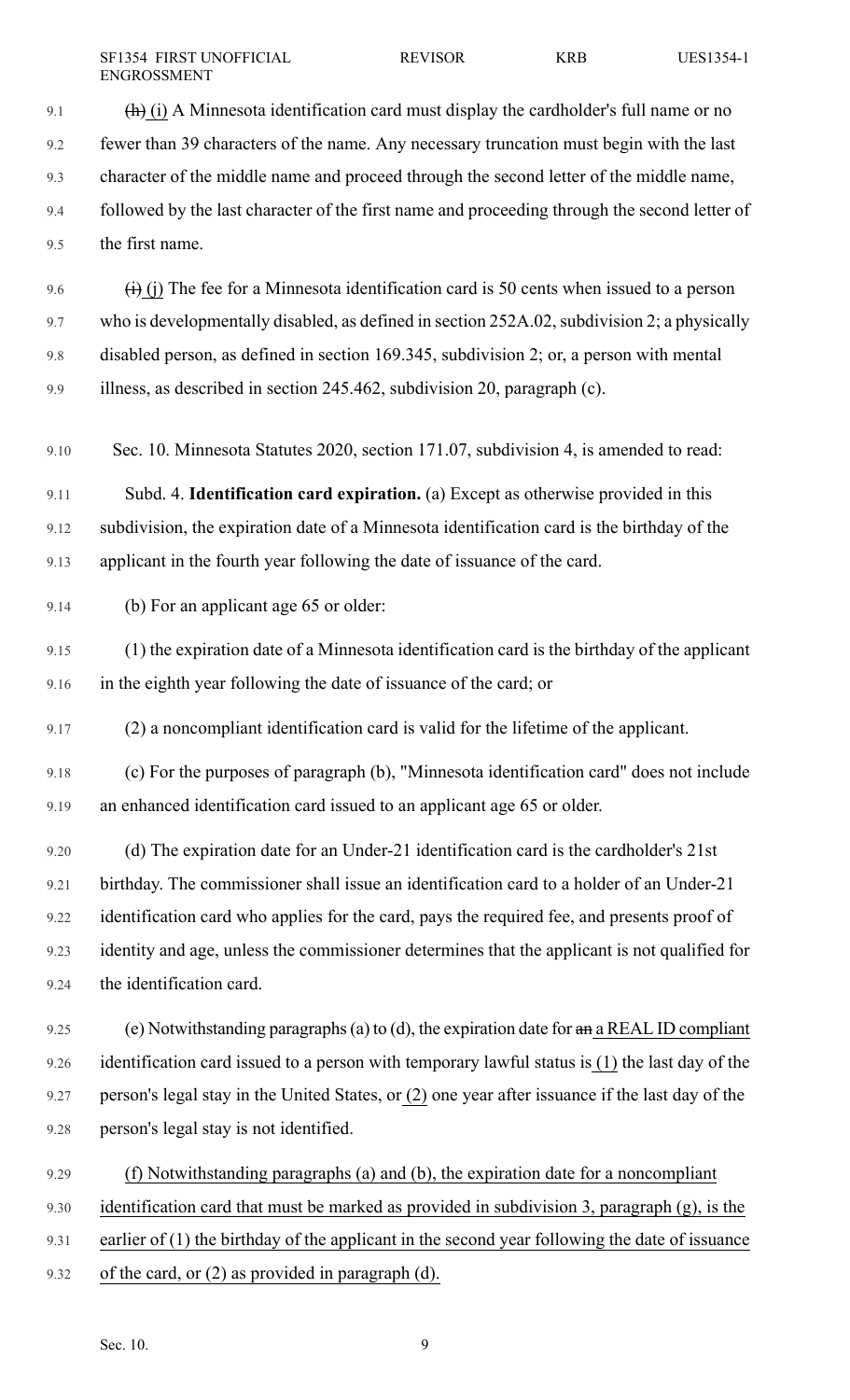SF1354 FIRST UNOFFICIAL REVISOR KRB UES1354-1 ENGROSSMENT

10.1 Sec. 11. Minnesota Statutes 2020, section 171.12, subdivision 7a, is amended to read:

- 10.2 Subd. 7a. **Disclosure of personal information.** (a) The commissioner shall disclose 10.3 personal information where the use is related to the operation of a motor vehicle or to public 10.4 safety. The use of personal information is related to public safety if it concerns the physical 10.5 safety or security of drivers, vehicles, pedestrians, or property. The commissioner may 10.6 refuse to disclose data under this subdivision when the commissioner concludes that the 10.7 requester islikely to use the data for illegal, improper, or noninvestigative purposes. Nothing 10.8 in this paragraph authorizes disclosure of data restricted under subdivision 11.
- 10.9 (b) The commissioner shall disclose personal information to the secretary of state for 10.10 the purpose of increasing voter registration and improving the accuracy of voter registration 10.11 records in the statewide voter registration system. The secretary of state may not retain data 10.12 provided by the commissioner under this subdivision for more than 60 days.
- 10.13 Sec. 12. Minnesota Statutes 2020, section 171.12, subdivision 9, is amended to read:
- 10.14 Subd. 9. **Driving record disclosure to law enforcement.** Except as restricted under 10.15 subdivision 11, the commissioner shall also furnish driving records, without charge, to 10.16 chiefs of police, county sheriffs, prosecuting attorneys, and other law enforcement agencies 10.17 with the power to arrest.
- 10.18 Sec. 13. Minnesota Statutes 2020, section 171.12, is amended by adding a subdivision to 10.19 read:
- 10.20 Subd. 11. **Certain data on noncompliant license or identification card; department** 10.21 **and agents.** (a) The commissioner must not share or disseminate outside of the division of 10.22 the department administering driver licensing any data on individuals indicating or otherwise 10.23 having the effect of identifying that the individual applied for, was denied, or was issued a 10.24 noncompliant driver's license or identification card without demonstrating United States 10.25 citizenship or lawful presence in the United States.
- 10.26 (b) A driver's license agent must not share or disseminate, other than to the division of 10.27 the department administering driver licensing, any data on individuals indicating or otherwise 10.28 having the effect of identifying that the individual applied for, was denied, or was issued a 10.29 noncompliant driver's license or identification card without demonstrating United States 10.30 citizenship or lawful presence in the United States.
- 10.31 (c) Data under paragraphs (a) and (b) include but are not limited to information related 10.32 to documents submitted under section 171.06, subdivision 8, 9, or 10.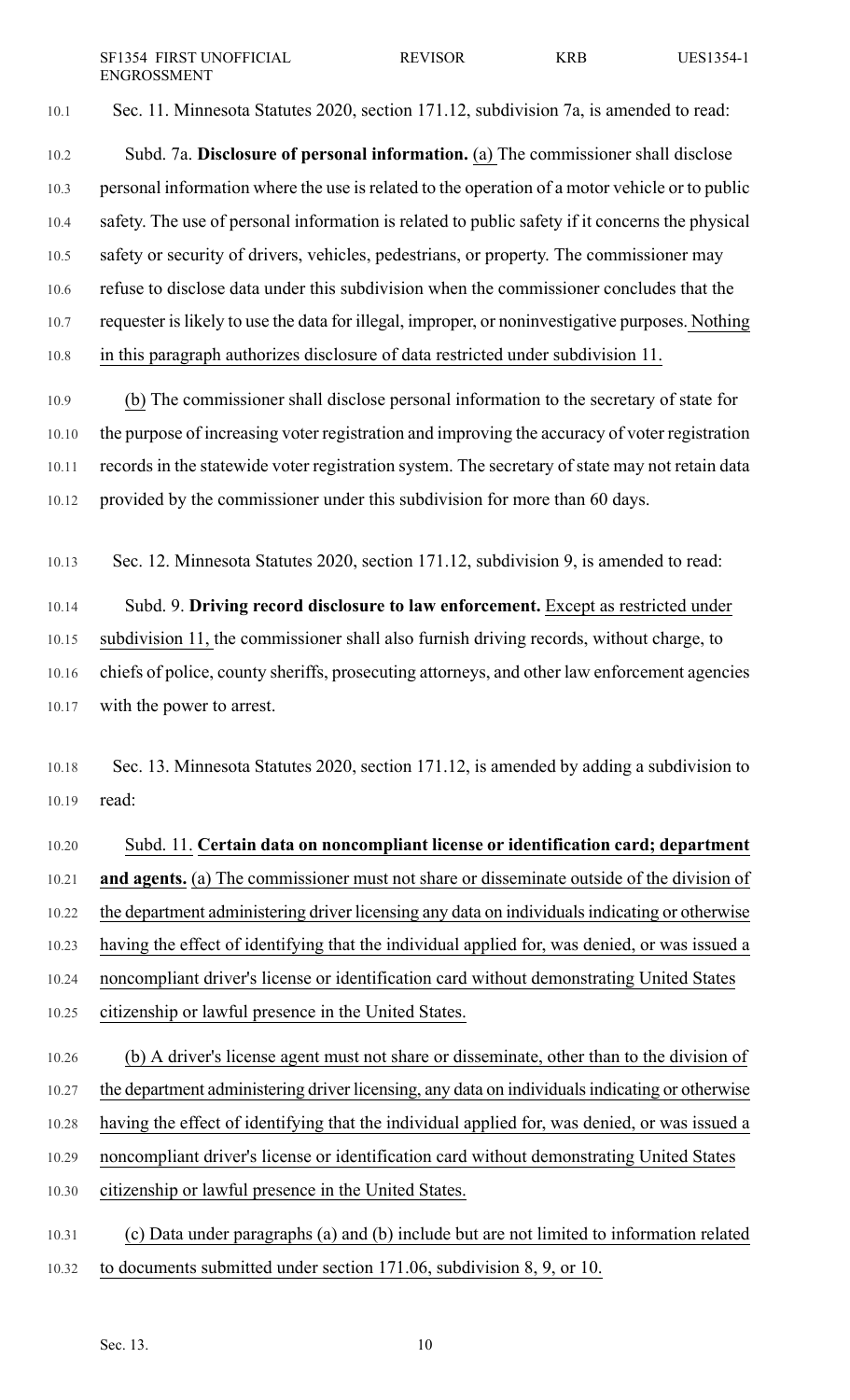11.1 (d) Notwithstanding any law to the contrary, this subdivision prohibits the commissioner 11.2 and a driver's license agent from sharing or disseminating the data described in paragraphs 11.3 (a) to (c) with any entity otherwise authorized to obtain data under subdivision 7; any 11.4 political subdivision; any state agency as defined in section 13.02, subdivision 17; or any

11.5 federal entity.

11.6 Sec. 14. Minnesota Statutes 2020, section 171.27, is amended to read:

# 11.7 **171.27EXPIRATION OFLICENSEEXPIRATION AND RENEWAL; MILITARY** 11.8 **EXCEPTION.**

11.9 Subdivision 1. **Expiration.** (a) Except as otherwise provided in thissection, the expiration 11.10 date for each driver's license is the birthday of the driver in the fourth year following the 11.11 date of issuance of the license. The birthday of the driver shall be as indicated on the 11.12 application for a driver's license. A license may be renewed on or before expiration or within 11.13 one year after expiration upon application, payment of the required fee, and passing the 11.14 examination required of all drivers for renewal. Driving privileges shall be extended or 11.15 renewed on or preceding the expiration date of an existing driver's license unless the 11.16 commissioner believes that the licensee is no longer qualified as a driver.

11.17 (b) The expiration date for each under-21 license shall be the 21st birthday of the licensee. 11.18 Upon the licensee attaining the age of 21 and upon the application, payment of the required 11.19 fee, and passing the examination required of all drivers for renewal, a driver's license shall 11.20 be issued unless the commissioner determines that the licensee is no longer qualified as a 11.21 driver.

11.22 (c) The expiration date for each provisional license is two years after the date of 11.23 application for the provisional license.

11.24 (d) Notwithstanding paragraphs (a) to (c), the expiration date for a REAL ID compliant 11.25 license issued to a person with temporary lawful status is (1) the last day of the person's 11.26 legal stay in the United States, or (2) one year after issuance if the last day of the person's 11.27 legal stay is not identified.

11.28 (e) Notwithstanding paragraphs (a) to (c), the expiration date for a license that must be 11.29 marked as provided in section 171.07, subdivision 1, paragraph (g), is the earlier of (1) the

- 11.30 birthday of the applicant in the second year following the date of issuance of the license,
- 11.31 or (2) as provided in paragraph (b).

11.32 Subd. 2. **Extension of expiration.** (e) Any valid Minnesota driver's license issued to a 11.33 person then orsubsequently serving outside Minnesota in active military service, as defined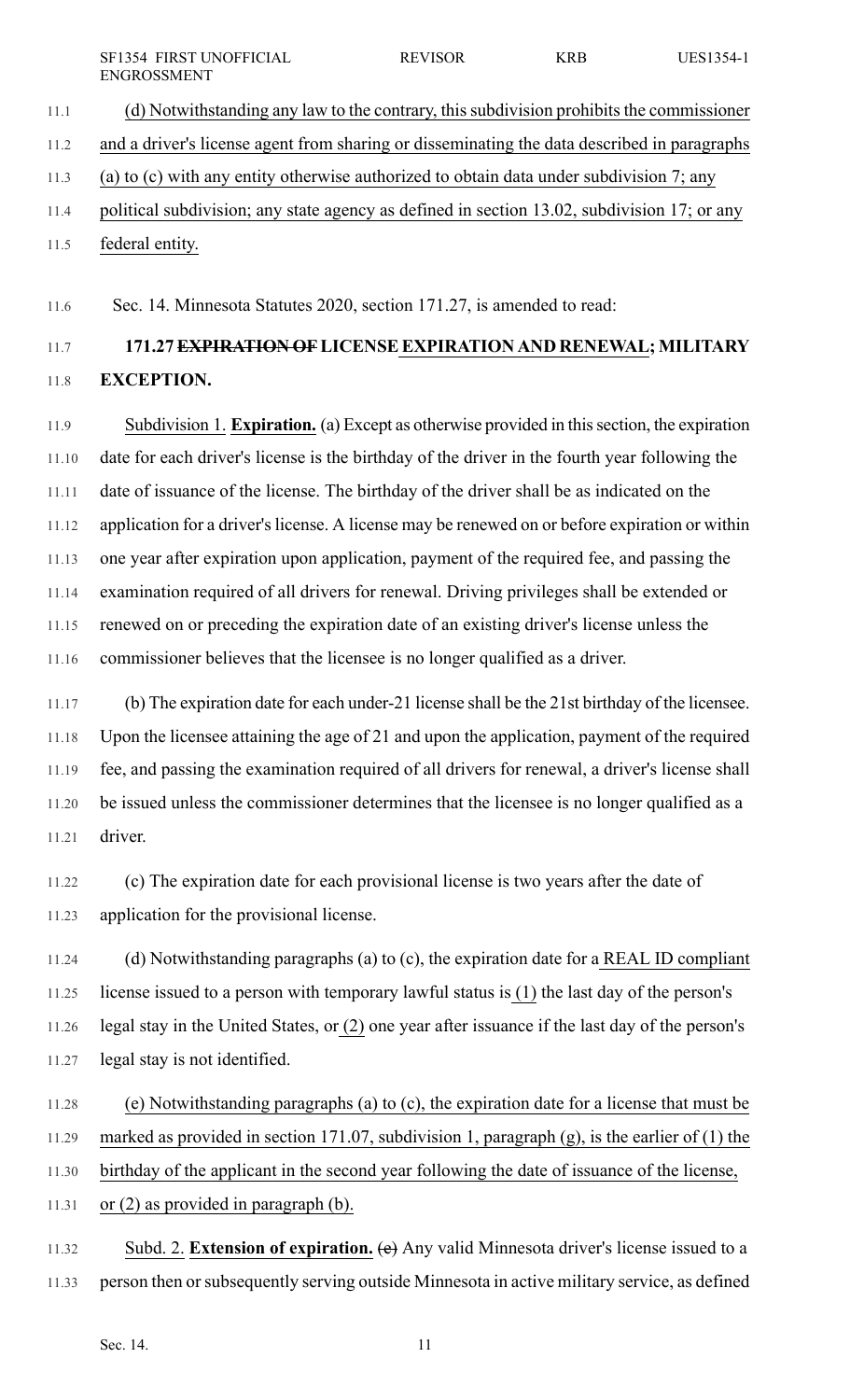SF1354 FIRST UNOFFICIAL REVISOR KRB UES1354-1 ENGROSSMENT

12.1 in section 190.05, subdivision 5, in any branch or unit of the armed forces of the United

12.2 States, or the person's spouse, shall continue in full force and effect without requirement

12.3 for renewal until the date one year following the service member's separation or discharge

12.4 from active military service, and until the license holder's birthday in the fourth full year

12.5 following the person's most recent license renewal or, in the case of a provisional license,

12.6 until the person's birthday in the third full year following the renewal.

12.7 Sec. 15. **APPROPRIATION.**

## 12.8  $\qquad$  \$1,215,000 in fiscal year 2021 is appropriated from the driver services operating account

12.9 in the special revenue fund to the commissioner of public safety for temporary staff and

12.10 associated costs to implement the requirements of this act. This is a onetime appropriation

- 12.11 and is available until June 30, 2022.
- 12.12 **EFFECTIVE DATE.** This section is effective the day following final enactment.

## 12.13 Sec. 16. **EFFECT OF APPROPRIATIONS.**

12.14 If an appropriation in this act is enacted more than once in the 2021 legislative session, 12.15 the appropriation must be given effect only once.

12.16 **EFFECTIVE DATE.** This section is effective the day following final enactment.

- 12.17 Sec. 17. **REPEALER.**
- 12.18 Minnesota Statutes 2020, section 171.015, subdivision 7, is repealed.
- 12.19 Sec. 18. **EFFECTIVE DATE.**
- 12.20 Unless provided otherwise, this act is effective October 1, 2021, for driver's license and
- 12.21 Minnesota identification card applications and issuance on or after that date.